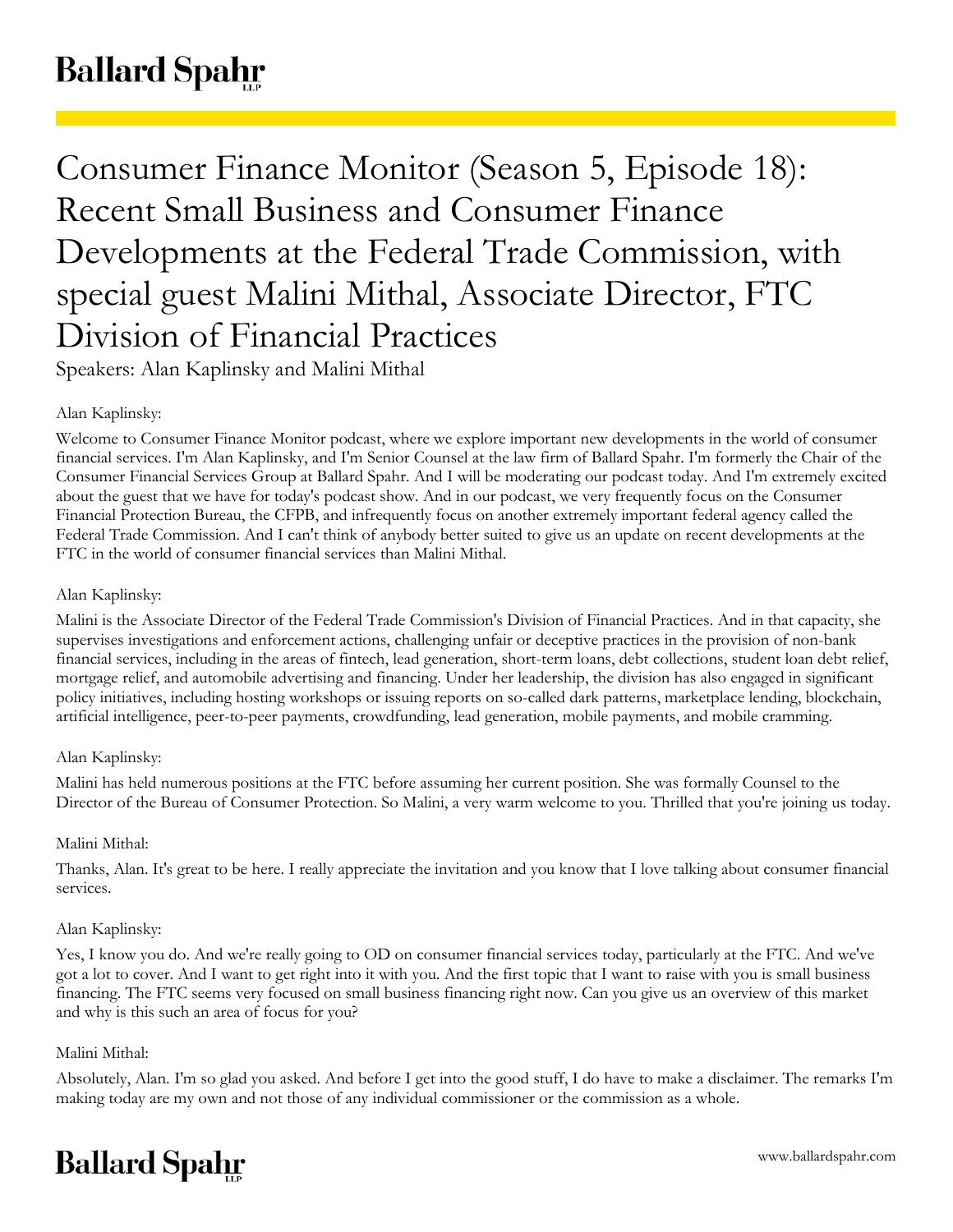So back to small business financing, that's indeed a priority area for the FTC. Small businesses act as an important engine in the U.S. economy. They provide economic opportunity for entrepreneurs and employment for millions of job seekers. But unfortunately, small businesses have been struggling given the economic uncertainty they have been facing in light of the pandemic.

## Malini Mithal:

So you asked about the market. I'm going to focus on online financing because that's where small businesses have increasingly been seeking financing. So financing products in the online market can have a broad range of features. Some offer loans that are like traditional bank loans, so you accrue interest and there's a monthly payment and a set term length. Others have very different features. For example, instead of interest, many products charge flat fees, which means they offer no savings for consumers who repay early.

## Malini Mithal:

Now, many online providers are increasingly relying on financial technologies to underwrite loans in new ways. They are looking at alternative data. You know, in addition, there are some large payment processing companies and tech platforms that leverage the information they already collect from small businesses, such as credit card receipts, to offer them loans. So that's a very quick overview of the market.

#### Alan Kaplinsky:

Yeah. Thanks, Malini. I know one product in particular that's generated a lot of attention is the so-called merchant cash advance product, or sometimes it's referred to as MCAs. Can you tell our listeners what that is and whether that's one of the areas that the FTC is looking at?

#### Malini Mithal:

That's right, Alan. MCAs have generated quite a bit of attention. So I mentioned that some finance providers are charging flat fees in this space. One such group is MCA Providers. Now, MCA Providers buy a fixed amount of a small business's future receivables, and then businesses have to repay that amount plus a factor that's often between 20 to 50%.

#### Malini Mithal:

Now, daily payments are often supposed to rise or fall based on the merchant's daily sales, but we've heard some concerns here. So for example, when daily sales drop, some merchant cash providers may not conduct promised true-ups or reconciliations to reduce the merchant's payments. Many MCA providers have direct access to the small business's bank account. And we've seen other situations where they keep debiting the account even after payoff. We've also seen some MCA providers engage in misleading practices to promote their products, and some providers and their agents may use potentially abusive collection practices as well.

#### Alan Kaplinsky:

Right. So these MCA products I take it are, to a great extent are regulated under state law, that you might have to get a license, I guess, under laws of some states. And I know there is a controversial question of whether they're subject to state usury limitations. I take it that's not something that the FTC focuses on. You're focusing on other practices, more operational issues.

#### Malini Mithal:

You know, that's a great question, Alan. So the FTC Act applies regardless of whether the specific product at issue is considered alone or not. So our cases aren't necessarily going to bring specific charges related to whether something is alone. But that being said, what we've reminded marketers in any space is that it's very important that if your product acts like a loan, then it is a loan. It doesn't matter what your papers say. So for example, if your papers say, oh, there's no obligation to repay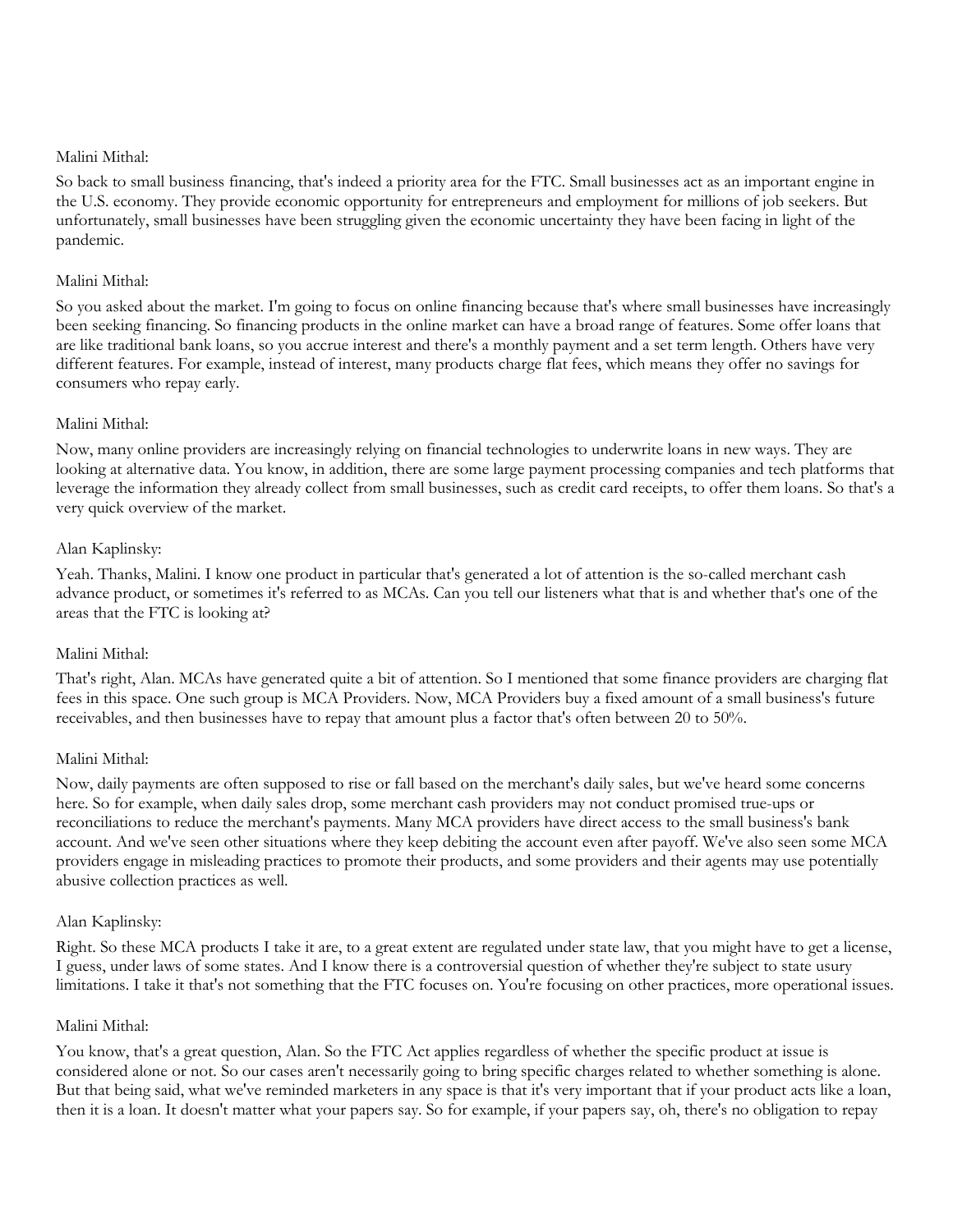us. You know, if you go belly up, then you don't owe anything. But then in fact they come and seize your personal assets even after a business slow down, I don't see why that would be treated any differently from a loan.

#### Alan Kaplinsky:

Right. Right. So tell us, Malini, about some of the actions that the FTC has already taken in this area.

#### Malini Mithal:

Thanks, Alan. I would love to do that because we've brought a lot of cases here. Now, our cases have focused on several areas, including deceptive marketing claims. So what type of marketing claims are being made to get small businesses in the door? Are the claims truthful? Even if a claim is not quite accurate, is it okay as long as the real circumstances are revealed later in the transaction before sign up? Spoiler alert, the answer is no.

#### Malini Mithal:

So I'm going to start again with our cases involving MCAs. So in those cases, we say there were a number of deceptive representations to get consumers in the door. The companies claimed in advertising no personal guarantees, no collateral. But we noted that the contract said otherwise. They also said consumers would receive a specific amount. But then we said that the companies actually charged upfront fees, which means consumers got a lot less than what they were promised. So a takeaway here is even if the customer later figures out what's going on, for example, by seeing in a contract that there's a personal guarantee even when an ad said it wasn't required, that doesn't cure the deception that occurred in the first place. Under wellsettled case law, these are called deceptive door openers, and they violate the FTC Act.

#### Malini Mithal:

Another example of a misleading marketing claim came with our first coronavirus-related lawsuit against a company using the name SBA Loan Program. But it wasn't affiliated with the SBA. And despite what it said, it didn't have the authority to make PPP loans. We got a settlement against the company, and it's no longer using the website sbaloanprogram.com. A big takeaway here is don't misrepresent who you are or your affiliation with the government or others to get consumers in the door, whether those consumers are individuals or small businesses.

## Alan Kaplinsky:

Yeah. So you mentioned you've seen several issues in a number of areas involving small business financing. What are some others besides the ones you discussed?

#### Malini Mithal:

Oh, sure. So besides marketing claims, we've seen issues, for example, with servicing. You know, again, our MCA cases provide good examples here. We had a case against a very large MCA provider, Yellowstone, and we said the company didn't service consumers MCAs as they expected. So the company was supposed to take daily payments until the MCA was paid off. But we said that instead the company continued taking daily debits from the small business' bank accounts even after payoff. We said the company was well aware of this practices and internally acknowledged that it continued to take consumers debits four or five times after payoff. We said there were a lot of consumer complaints on this issue. And recently, we announced a settlement with the company that ordered it to pay \$9.8 million.

#### Malini Mithal:

So the lesson here is that even after a company has made its marketing claims and they're truthful and it's gotten consumers in the door, the next thing a company wants to do is make sure that the product is being serviced as expected and works the way consumers think it will. If it doesn't and consumers complain, pay attention.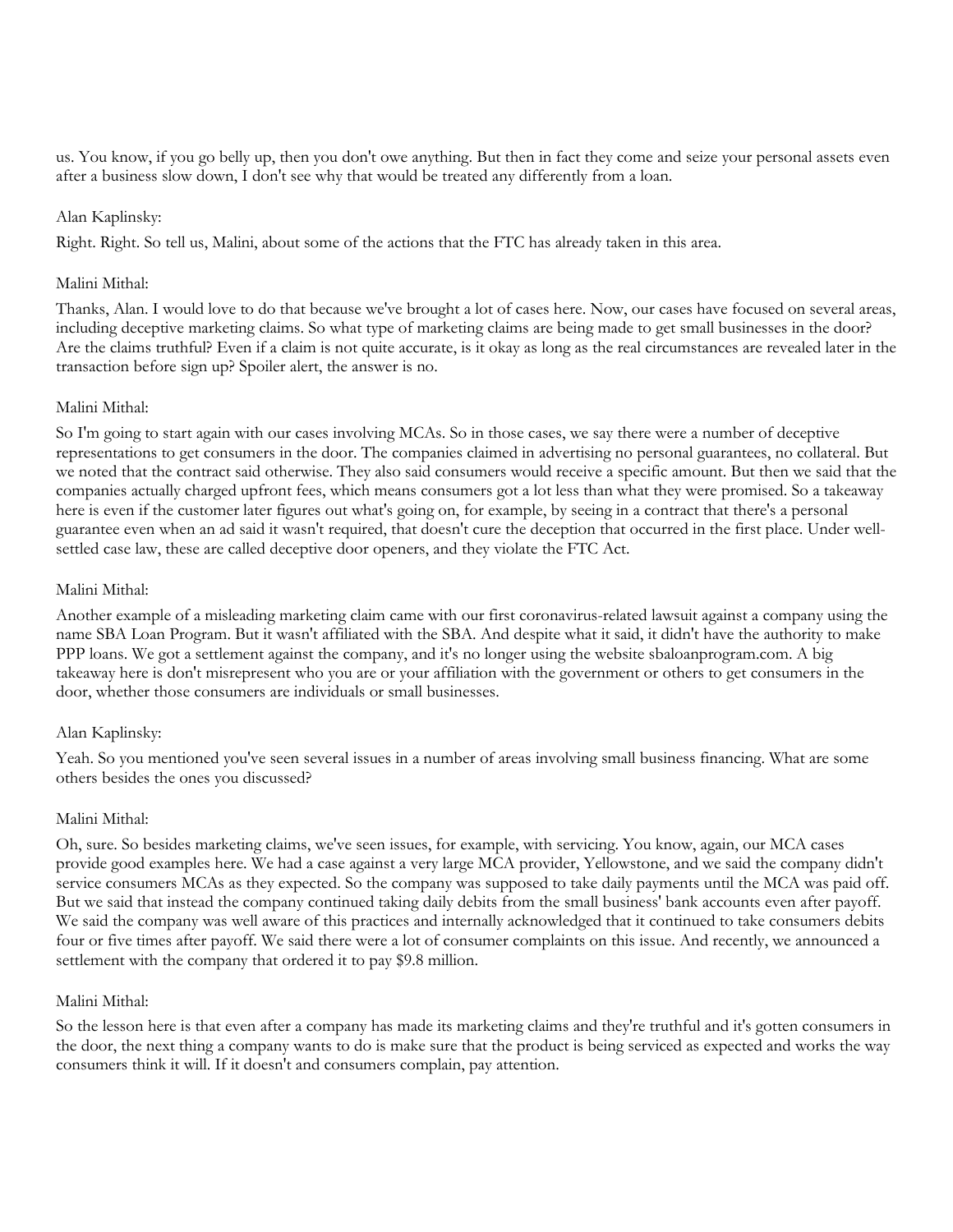Yeah. And I know you focused on collection issues in the space as well. Of course, that would to some extent include servicing of performing loans. But if loans become non-performing, I think of that more as debt collection. Can you give any examples of that?

## Malini Mithal:

Sure. We've definitely seen issues here as well. And I'm going to focus on Richmond Capital Group, which is another MCA provider. So we said that the company engaged in a whole host of unfair collections practices that might surprise you, Alan. So first, they required businesses and their owners to sign confessions of judgements as part of their contracts. These are also called COJs. So COJs allow a company to go immediately in court and obtain an uncontested judgment in the case of an alleged default. We said that Richmond unlawfully and unfairly used these COJs to seize personal as well as business assets in circumstances not expected by the consumer. In other words, when they weren't even in default. Alan, the company also made threatening calls to consumers. They told one consumer, for example, that they would break his jaw if he did not make payments.

#### Malini Mithal:

So a takeaway here is that even if the debt is being collected on and it's not household debt and the FDCPA doesn't apply, unfair debt collection practices can still violate the FTC Act.

#### Alan Kaplinsky:

Yeah. Let me, one thing I'd like to just clarify for our listeners, does the FTC have broad jurisdiction over all types of business lending? And if not all kinds of business lending, where is that line being drawn? I mean, you referred several times as you were talking about small businesses. You refer to them as consumers even though they're engaged in a business. So I'm wondering where is that jurisdictional line? Where does that get drawn?

#### Malini Mithal:

Absolutely, Alan. That's a great question. So basically, under the FTC Act, it applies regardless of whether the product that's being offered is for household credit or business needs. It applies whether the person the practice is aimed at is an individual or a small business, or really any type of business.

#### Malini Mithal:

So we really do hope that our work here reminds companies not to assume that, especially for the purposes of the FTC Act that a small business is any different from an individual consumer. In fact, a lot of studies and reports, for example, from the SBA show that most small businesses are sole proprietorships and they may not be any different than an individual consumer in terms of sophistication. So it's really important that the FTC Act serves as a protection for consumers, whether that consumer is an individual or small business.

#### Alan Kaplinsky:

But you say small business. What about a large business? You don't go there. But how do you know where's the... Somewhere, I guess, the line's got to be drawn, right?

#### Malini Mithal:

So Alan, there's no line. Under the FTC Act, you take the person you're making representations to and they better be truthful, whether that person is really a person or a business, small or large.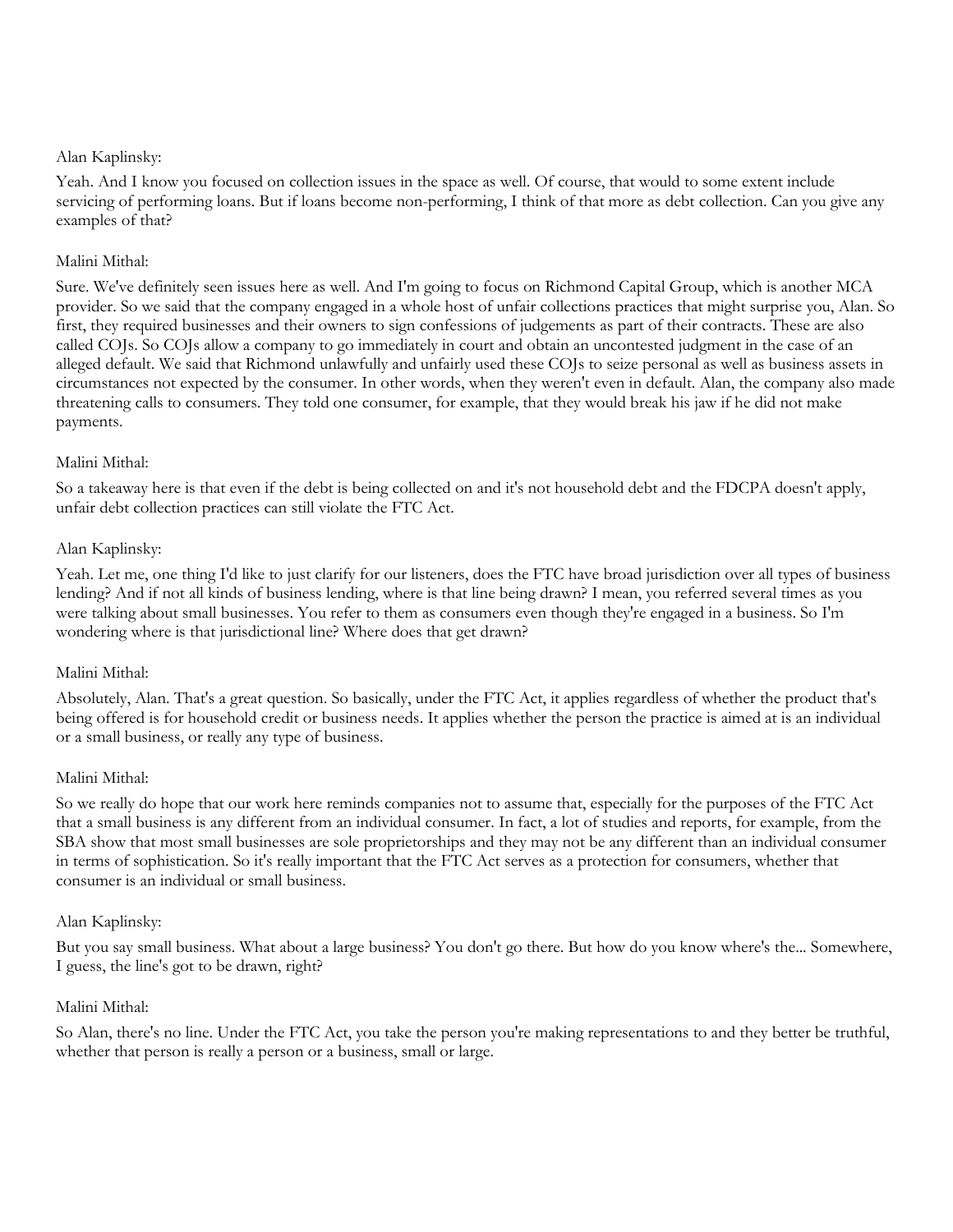Yeah. I think that's something that is not known by a lot of people. When they think of the FTC, they're thinking of, except of course in the antitrust area, which we're not talking about today, but in the so-called consumer protection area, a lot of people don't realize how expansive your jurisdiction is there.

## Alan Kaplinsky:

Let's talk about harm to marginalized communities. The Chair Khan has announced an interest in focusing on power asymmetries and harms directed at so-called marginalized communities. What's the FTC up to on that front?

## Malini Mithal:

That's right, Alan. Combating harm aimed at specific communities has certainly been a top priority. So just earlier this month, we, along with the state of Illinois, announced an action against an auto dealer group called Napleton. The action included charges related to fair lending and unwanted add-on products like gap insurance, extended warranties, and window etching. And I am going to talk about the fair lending and the marginalized communities, but first I'm going to just start with the addons.

#### Malini Mithal:

So according to our complaints, Napleton charged consumers for add-ons they never agreed to purchase. And in some cases, they specifically declined with the unauthorized charges being buried in mountains of paperwork. We also said that Napleton told other consumers they had to purchase add-ons to finance the vehicle supposedly because of a dealership or financing company policy. But that wasn't true. So for example, one consumer saw a price on Napleton's website for a particular car. He confirmed this was the price before driving more than three hours to the dealership. But when he got there, he was told he would need to pay a higher price because a \$2,500 add-on was required.

## Malini Mithal:

Now, let me turn to the fair lending. So we said there were problems with add-ons and with interest rate markups. With addons, we said that Napleton charged black consumers more often and black consumers paid approximately \$99 more on average for similar add-on packages as compared to other consumers. With markups, defendants had a discretionary markup policy that resulted in Napleton charging black consumers on average approximately \$190 more on interest than other consumers. And under the settlement, Napleton has to pay \$10 million. It also has to cease its illegal practices and adopt a fair lending program.

## Alan Kaplinsky:

Yeah. So in finding the discrimination that you've found, was it what we would call direct discrimination, or was it disparate impact discrimination?

#### Malini Mithal:

You know, that's a great question, Alan, because a lot of kind of legal analysis and cases and amongst parties is sometimes focused between whether something is disparate treatment or intentional discrimination versus disparate impact where there's a facially neutral policy. So in our cases, we're very careful to kind of stick to the law. And in our counts, we actually just allege a violation of ECOA. And so we just say that they engaged in discrimination.

#### Malini Mithal:

Now, sometimes the complaints themselves will lay out specific practices that lend themselves more to a disparate impact theory, and sometimes it'll be more of a disparate treatment theory. So an example of disparate impact would be where you have the facially neutral policy, like a neutral pricing policy that says you can just mark up interest rates, but then in effect the interest rates are higher for black consumers. In other instances, we might say that there were actually intentional comments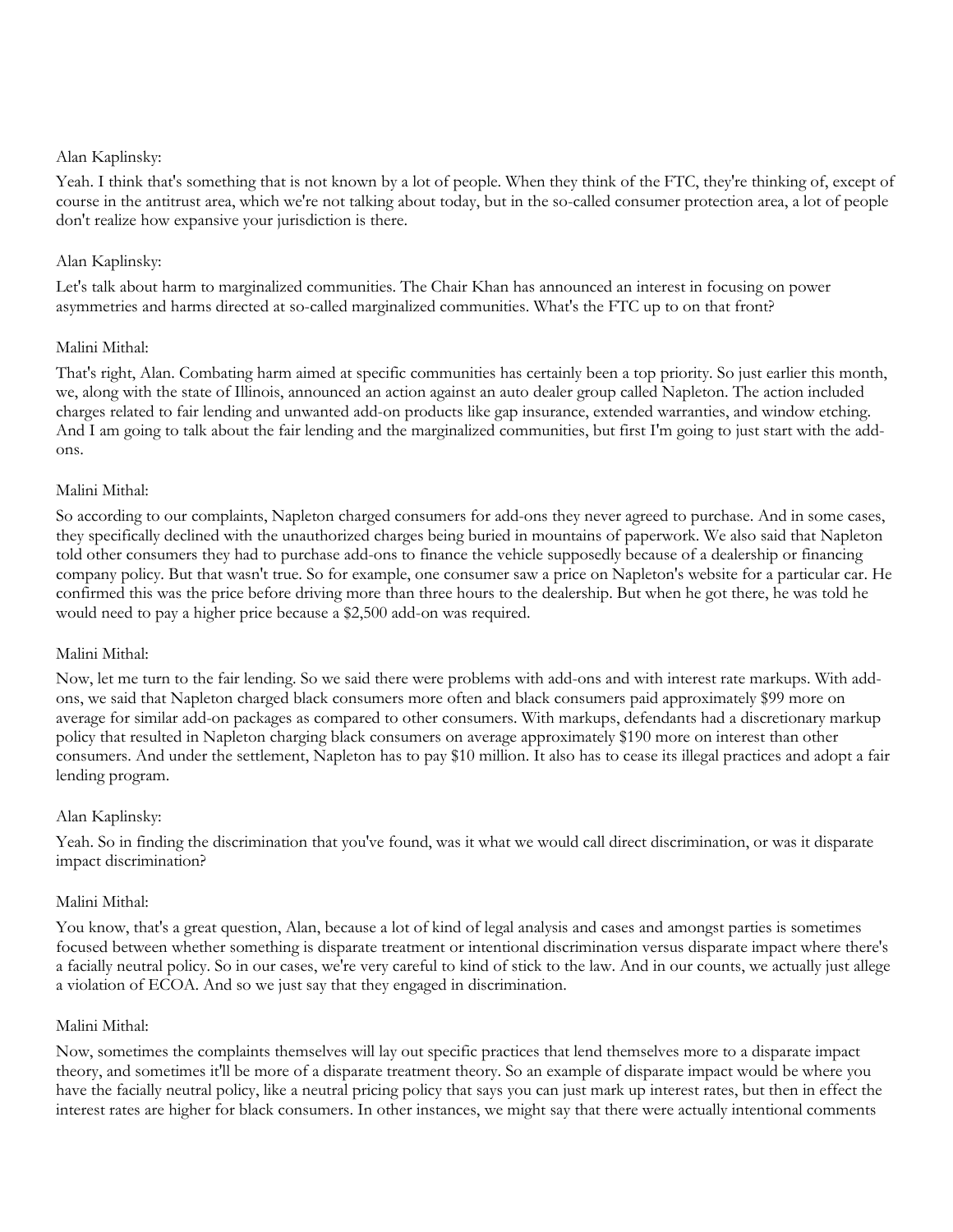made that said, "Hey, charge black consumers more." That's actually something that we said happened in our Bronx Honda case that we also brought recently that you might recall, Alan.

#### Alan Kaplinsky:

Yes. Yeah, yeah. So are there any other significant auto finance actions that the FTC has brought under Chair Khan?

#### Malini Mithal:

Yes, there definitely are. So we recently announced a settlement against Tate's Auto. So this matter involved a group of auto dealerships operating in Arizona and New Mexico near the border with the Navajo Nation. We charged defendants here with a range of illegal activities, including falsifying consumers income and down payment information. We noted that Tate's prevented consumers from understanding and reviewing the income and down payment information in their applications. So for example, Tate's would fill out the contracts and then they would present a stack of papers for the consumers that they would sign in a dozen places and they would rush them through the process. One of the financing companies here did audits and found that with one of the dealerships 44% of the applications it reviewed listed inflated income. That company eventually ceased doing business with Tate's.

## Malini Mithal:

We also said that Tate's engaged in deceptive advertising. For example, it would have online offers touting discounts of \$5,000. But buried behind multiple hyperlinks was the fact that the discount was only available to customers who trade in a vehicle or trade in a lease from another company 30 days before or 90 days after delivery. You know, and I'll just say that an overall lesson from our auto cases, Alan, is that dealers should be consistent with pricing and other terms, in advertising, during lengthy conversations at the dealership, and in the paperwork so that there are no surprises.

## Alan Kaplinsky:

No. Leasing, I guess, is another area, auto leasing that you have jurisdiction over. And one of the things that just occurred to me because I was out recently with my son who had leased a car almost three years ago and his lease was coming up for renewal. And we went back to the dealership where he got the original lease thinking that because the prices of used cars has gone up quite a bit that the residual value that's on the paperwork from three years ago would be well below the fair market value of the car. And I'm wondering if some dealers are trying to avoid giving people who are trying to renew credit for that differential and trading in the car and entering into a new lease. It just seems rife with the possibility for fraud.

#### Malini Mithal:

Yeah. And we've got a lot of auto actions involving leasing. But even in other contexts, we've had concerns with how leasing terms are portrayed because it can be really confusing for consumers. So we had a case where a company was saying, "Oh,"... You know, people would ask is there interest? And the answer was, "No, no, there's no interest. There's a lease multiple of two." And consumers were like, "Okay." They had no idea what that meant. So this is something that we're focused on as well.

#### Alan Kaplinsky:

Yeah. Yeah. I mean, there's so many ways for the dealer to skin the cat with the residual value, the capitalized cost, the interest rate factor. I mean, it's endless how they can... It's almost impossible even for a sophisticated consumer to be on a level playing field with the auto dealer.

#### Malini Mithal:

Yeah. I'm really glad you brought that up.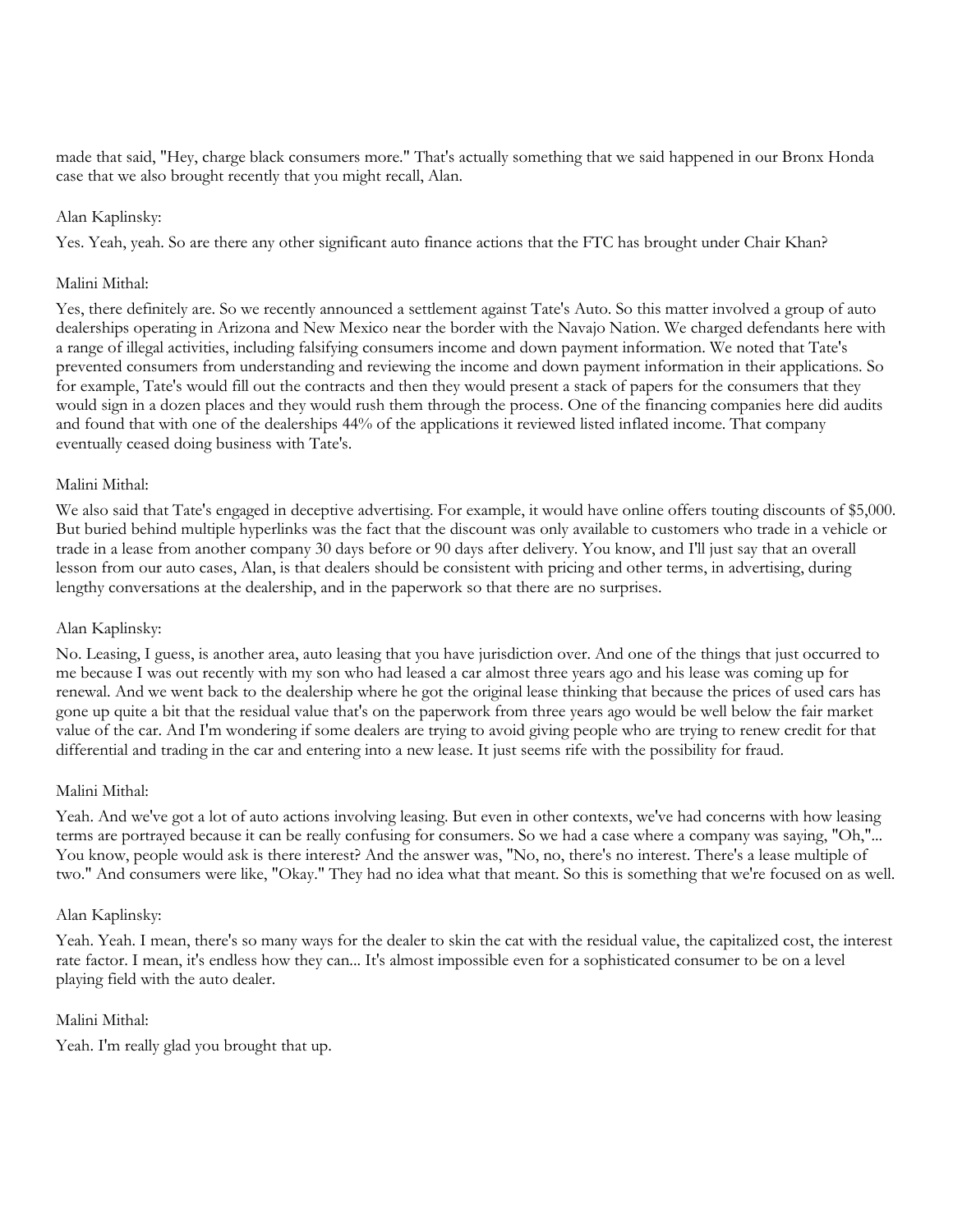Yeah. Let me mention COVID. I mean, we would be remiss if we didn't talk about COVID. I assume that there must be just a ton of COVID-related scams that you've had to deal with. Am I right?

## Malini Mithal:

That's right, Alan. And I'm so glad you gave me an opportunity to mention this. Because earlier, when I was talking about small businesses and I mentioned our PPP case, I was kind of making a mental note that I wanted to talk about some other COVID scams as well.

#### Malini Mithal:

So we've been closely monitoring how businesses reference COVID-19 in their advertising. And we took action against an ad agency that sent mailers to consumers supposedly directing them how to obtain COVID-19 stimulus benefits. The ad said, "Come to our relief headquarters to claim your benefits." But when consumers arrived, they found themselves at a lot hosting a used car sale.

#### Malini Mithal:

So I know, it's really kind of problematic, and I could use a lot of other adjectives how companies are kind of capitalizing on people's fears and financial distress related to COVID. And that's been a real priority area for the FTC. And in fact, since the time we brought that case, Congress enacted the COVID-19 Consumer Protection Act, which prohibits misrepresenting government benefits related to COVID-19. That act comes with civil penalties, so that's something people should keep in mind.

#### Malini Mithal:

The other reason I like to talk about this case is because it is an example of where we went after an ad agency, not just the seller. You know, a whole host of companies are subject to the FTC Act. It's not necessarily just the company that's actually selling the product to the consumer.

## Alan Kaplinsky:

Right. So let me turn now to another area, there seems to be no end to the areas in which the commission is involved, and that's the area of education. And the FTC's been very active in that area of bringing cases against for-profit schools and taking other action. Can you discuss the agency's work there?

## Malini Mithal:

Absolutely. Thanks, Alan, this gives me an opportunity to talk about a settlement that we just announced this month. It's with a for-profit medical school based in the Caribbean called Saint James. Now, we said that the school deceptively marketed its medical license exam pass rate and its residency match rate to lure prospective students. So it claimed that the exam pass rate was 96%, but we said that it actually inflated this rate by requiring students to take and pass an unexpected prerequisite test before they allowed them to sit for the actual exam. And when you actually measured the rate against all students that were eligible to take the real exam, we said that only 35% of students actually passed, a far cry from the 96% that was touted. So we also said that they said their residency match rates were more than 90%. And they said it was the same as U.S. schools. But in reality, we said it was much lower than it claimed and much lower than those reported by other U.S. medical schools.

#### Malini Mithal:

St. James also marketed financing for tuition and living expenses. But we said that they used illegal credit contracts that violated the Holder Rule. Now, Alan, I know that you know the Holder Rule protects consumers who enter into credit contracts by preserving their rights to assert claims and defenses against any holder of the contract, even when they're assigned to third parties. And essentially, the Holder Rule requires that sellers include in their contracts a specific notice about these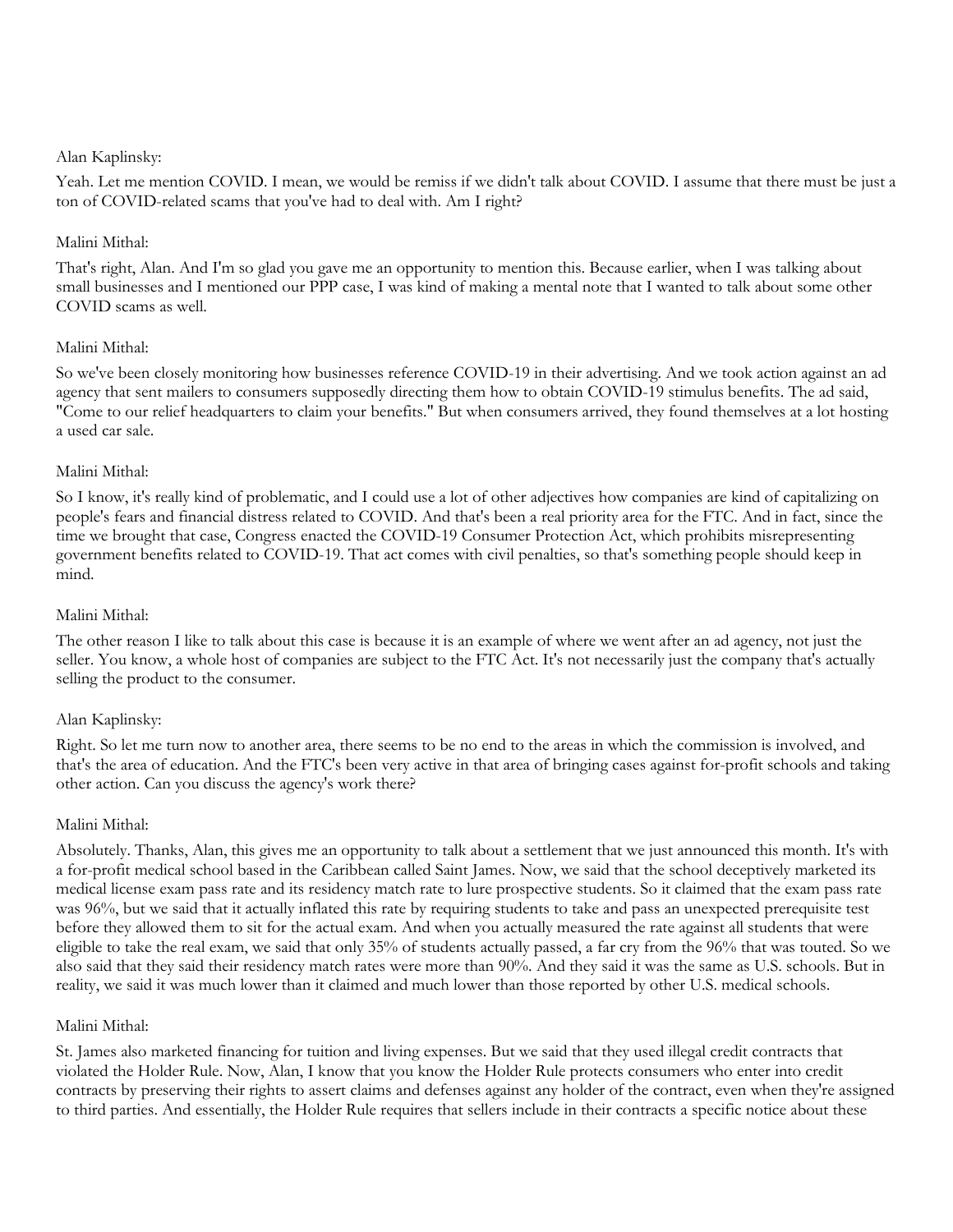rights. But we said that the defendants didn't include the notice in their contracts. They included it in the application instead, and they used language that was different from what's required in the rule.

#### Malini Mithal:

So there are a few key lessons here. Don't inflate your claims. If you're saying a specific percent of consumers are going to get something, that specific percentage has to be true for the typical consumer. And also, pay attention to the Holder Rule in your credit contracts.

#### Alan Kaplinsky:

Yeah. We're going to get to the Holder Rule in a second. Now, I have another question for you. The FTC also announced another education-related initiative, the Notice of Penalty Offenses. Can you tell our audience what that's all about?

#### Malini Mithal:

Sure. You know, it's interesting, Notice of Penalty Offenses refers to a notice document describing certain types of conduct that the commission has determined in a litigated administrative case to be unfair or deceptive in violation of the FTC Act. Now, it's important to know that the commission can bring an action for civil penalties against any company that gets a notice if it then engages in the same conduct that the notice says is unfair or deceptive. So recently, we put 70 for-profit schools on notice that if they make certain deceptive claims about earning power or job outcomes, they could be subject to civil penalties.

#### Alan Kaplinsky:

Interesting. And is there any limitation on the ability the FTC to send out this notice? Such as, if you were going to be subpoenaing documents, you got to have reasonable cause to believe that there has been a violation of law. But in sending the notice, can that be essentially sent to anyone?

#### Malini Mithal:

It can be sent to anyone. Once we send the notice to anyone and then they engage in that conduct, then we can seek civil penalties for those violations.

#### Alan Kaplinsky:

Wow. It has to be a notice directed to a specific individual. You wouldn't be able to just post something on your webpage saying here's a notice to those of you engaged in the following business.

## Malini Mithal:

We do have to show that the target in question got the notice.

#### Alan Kaplinsky:

Right. Right. Do you, when you do that, does that get publicized more generally? Do you put something on your website just saying the world ought to know that we've sent out a notice to 100 companies?

#### Malini Mithal:

Absolutely. So we have publicized those notices on our website.

Alan Kaplinsky: Okay. Yeah.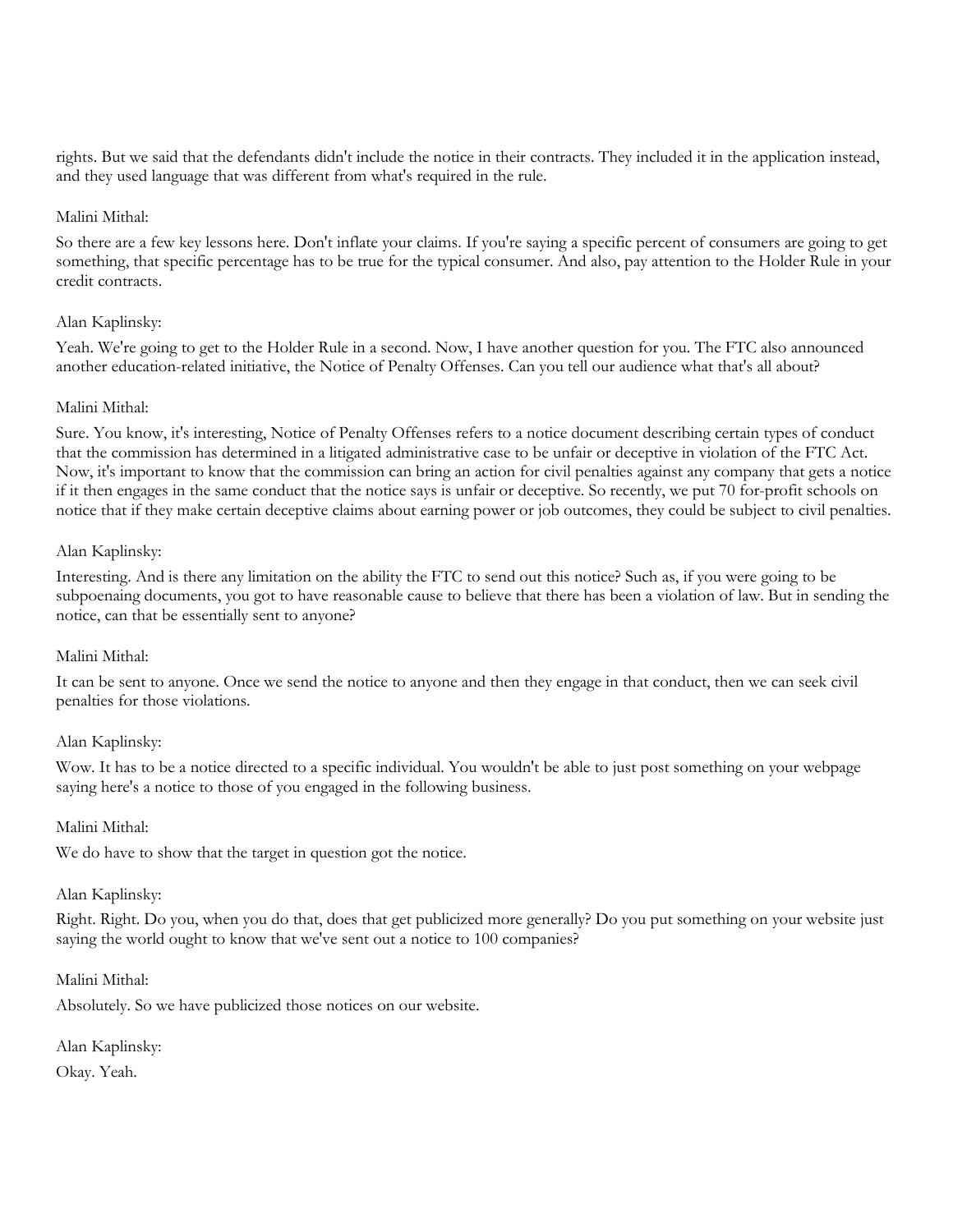Because we also recognize that companies when they're put on notice, whether they get a letter or they see something on our website, that can be a deterrent as well.

#### Alan Kaplinsky:

Yeah.

## Malini Mithal:

So we hope that these letters not only affect the specific companies they go to but they create some general deterrents as well.

## Alan Kaplinsky:

Yeah. I take it you don't mention on the website the names of the companies that got the notices. Am I right?

Malini Mithal:

We have not.

Alan Kaplinsky:

Yeah.

## Malini Mithal:

We have not. So with these education notices, we did not state the names of the companies.

## Alan Kaplinsky:

Right, right. Okay. Let's now go back to the Holder Rule. And I've got more questions about the notices of penalty offenses. But before we get onto that, you mentioned the Holder Rule. Is there anything specific businesses should keep in mind there?

# Malini Mithal:

Absolutely. You know, the Holder Rule has been called by many consumer groups and others one of the most important initiatives the FTC has ever done. Best thing since sliced bread I heard someone say recently in a meeting. So it's certainly something we want businesses to keep in mind. And recently, we issued an advisory opinion reiterating that the rule does not prevent a consumer from obtaining costs or attorney's fees against holders.

## Malini Mithal:

So some courts and finance companies incorrectly were concluding that the rule preempts state laws and authorizes attorneys, oh, sorry, preempts state laws that authorize attorney fee awards against holders. But in fact, the Holder Rule does not preempt state law. And it does not eliminate any rights the consumer may have under state law. So finance companies should keep that in mind.

# Alan Kaplinsky:

Right. Right. And I guess this is maybe a good point just to ask a question about the banking industry. We've been talking all about non-banks, and I think it'd also be educational for our listeners to know to what extent, if any, does the FTC have any jurisdiction over the banking industry? And I'm thinking, for example, the Holder Notice. A lot of banks will buy retail installment sales contracts where the dealers put that Holder Notice on it. And if the bank, as the holder of that instrument, tries to go after the consumer, is the consumer able to interject defenses that he or she had against the dealer? And is the FTC able to pursue the bank?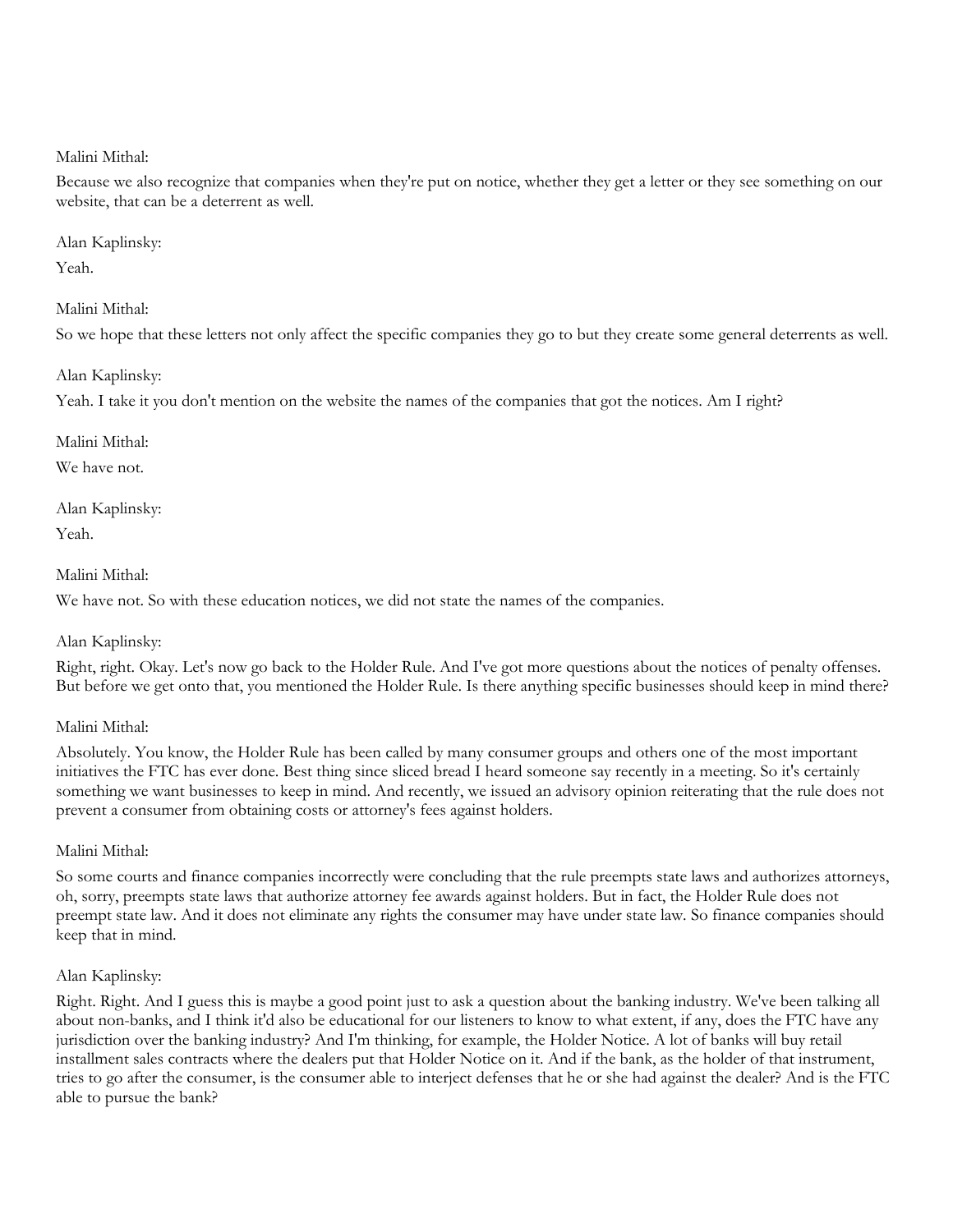Yeah. So that's a great question. So starting with FTC jurisdiction, we do have broad jurisdiction, but there is a carve-out for banks. So we can go after non-bank financing companies. And in the specific example you raised, if an auto dealer has a Holder Notice in the contract, then of course that applies to the holder whether it's a financing institution that's a bank or not.

Alan Kaplinsky: Yeah.

Malini Mithal: So the Holder Rule applies regardless of who the holder is.

Alan Kaplinsky: As a matter of contract.

Malini Mithal:

Yeah. That's exactly right, Alan. That's exactly right. It doesn't matter what that status is. If you're a holder of the contract, it applies as a matter of contract.

Alan Kaplinsky:

Right. Right.

Malini Mithal:

Now, where a holder rule violation comes in is if the dealer or the initial seller doesn't include the notice. And that's what we say happened in the case of Saint James. Then we can bring an action against the seller for civil penalties under the Holder Rule.

## Alan Kaplinsky:

Let's turn now to the topic that initially piqued my interest in wanting to talk to you. But there were so many other things that it's only now one of many topics. And that is the area of fake reviews. And I assume were talking about fake online reviews that could appear on Yelp, or it could be on Google or any number of places. And going back to notices of civil penalty offenses, you've also, have you not, sent notices regarding fake reviews? And I'm wondering if you could talk about that.

Malini Mithal:

That's right, Alan. We have done a lot of work in the consumer review space, including sending notices regarding fake reviews. So I want to back up a sec and note that the rise of social media has really blurred the line between what's authentic and neutral content versus what's advertising. And that has led to an explosion in deceptive endorsements across the marketplace. So the FTC is using its penalty offense authority to remind advertisers of the law and deter them from breaking it. We sent notices to more than 700 companies to put them on notice that they could incur civil penalties if they use endorsements in a way that runs counter to prior FTC administrative actions.

## Malini Mithal:

So companies receiving the notice represent a large array of companies, top advertisers, leading retailers, top consumer product companies, and major advertising agencies. The notices outline a number of practices that the FTC determined to be unfair or deceptive, including falsely claiming an endorsement by a third party, misrepresenting whether an endorser is an actual consumer, and failing to disclose an unexpected material connection with an endorser. So taking action against deceptive endorsements is definitely a top FTC priority.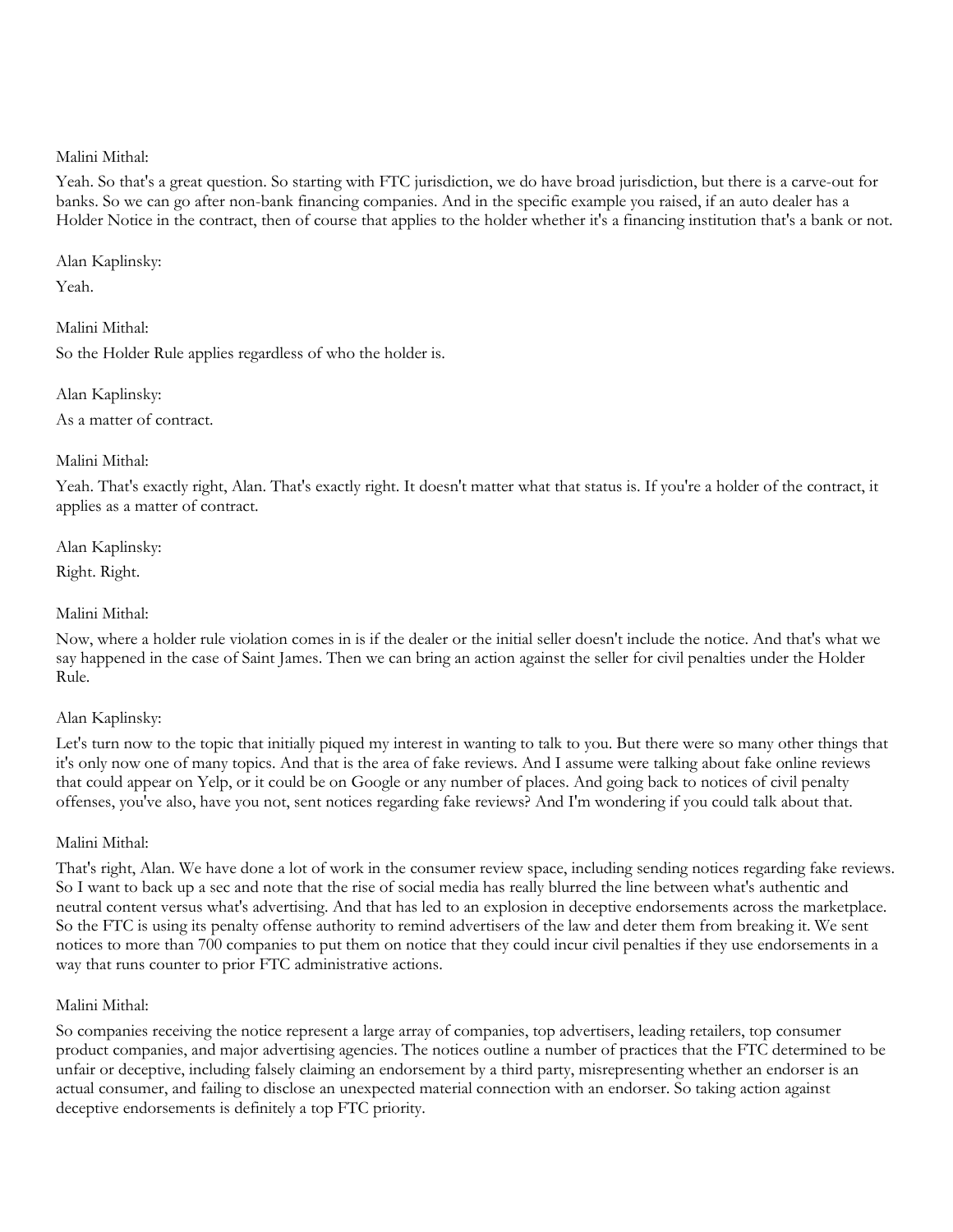Yeah. Yeah. And I take it if you get a celebrity to endorse a product but the celebrities never actually use the product, that's got to be disclosed, right?

## Malini Mithal:

So yeah, that's got to be... If the celebrity hasn't used the product, that's a problem because I think consumers would've expected the celebrity to use it.

Alan Kaplinsky:

Yeah.

## Malini Mithal:

You know, the other thing is even ordinary consumers. Like you said, Alan, go on Yelp and things like that.

Alan Kaplinsky:

Yeah. Yeah.

#### Malini Mithal:

And it's very important that those reflect actual consumer experience. And that's not because the reviewer is being paid to make the endorsement. So even with ordinary consumers, we're worried about endorsements.

Alan Kaplinsky:

And does your work in this area also get you involved in social media influencers, these people that have thousands of followers who become almost cult-like?

Malini Mithal:

Absolutely. You know, a few years back, we sent a lot of warning letters involving social media influencers saying things like, "Look, you've got to disclose that you've got a material connection to the seller, and things like SP, that's not going to cut it." A consumer's not going to know SP means that the ad is being paid for by the seller.

## Alan Kaplinsky:

Right, right, right. Yeah. I mean, I'll tell you, often it's very, very confusing when you go on social media and sometimes it's very hard to distinguish what's an ad from news. That's the other thing that's really where the lines are being blurred. But there's so much where it appears to be a news story. But then if you look at the small type, it'll say sponsored.

Malini Mithal:

Yep.

Alan Kaplinsky: That's a problem too, right?

## Malini Mithal:

Alan, we've seen a lot of that. And I'm glad you brought up yourself as a consumer. I always think, okay, I'm a consumer too. I go online. I read reviews. That helps me decide what to buy.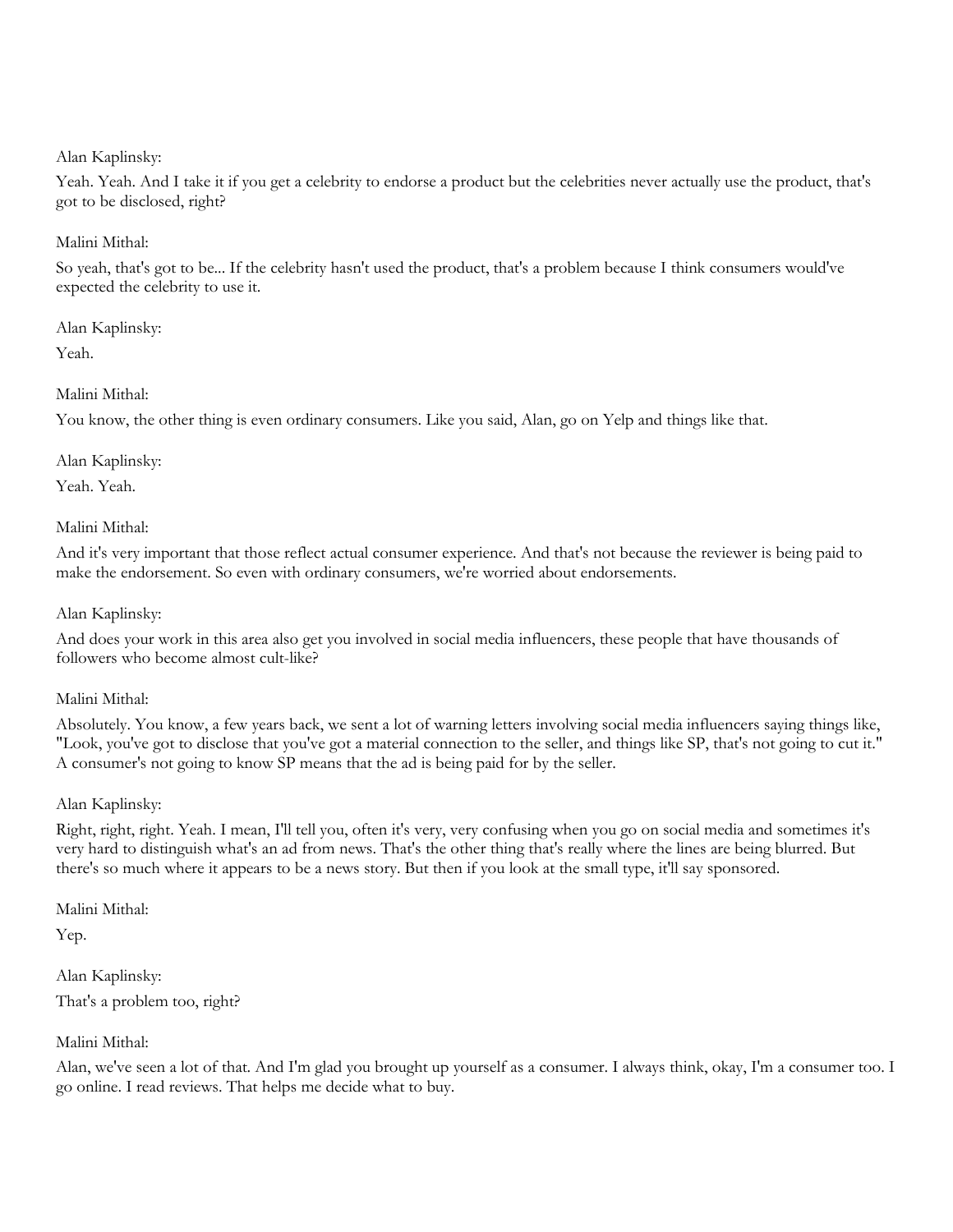So another kind of issue in this space we've seen is when companies pretend to be neutral ranking sites, but they're actually being paid to rank certain companies at the top or best company. That's a place where we've taken action because consumers should be able to go to actually neutral sites if that's what they are being portrayed as.

## Alan Kaplinsky:

Right. Right. Since this topic, Malini, cuts across so many industries, including financial services sectors, I have a few more questions here. You've had a long history of stamping out fake consumer reviews. You recently issued a bulletin on consumer reviews. Why has this topic generated so much interest among law enforcement?

#### Malini Mithal:

Sure. And actually, that's right, Alan, we've brought a lot of cases. The CFPB's recently done a bulletin on consumer reviews that cited to our cases. I've got to say, to me it makes complete sense that law enforcers are concerned about this. You know, as we said, ordinary consumers rely on reviews from other ordinary consumers. And when companies instead put out fake reviews, they're not only harming those consumers, but the businesses that use real reviews are being harmed as well.

#### Alan Kaplinsky:

Yeah.

Malini Mithal: So this is definitely an area of concern.

Alan Kaplinsky:

I bet you get a lot of tips from competitors, I would think. Is that right? Yeah.

Malini Mithal:

Yeah. That's one way we certainly see actions. And a lot of times we rely on complaints from consumers as well, but certainly.

## Alan Kaplinsky:

Yeah. Right. So have you seen deceptive review practices come up in the financial services area, or is it limited to more things like restaurants and hotels? What have you seen in the financial services area?

## Malini Mithal:

We've definitely seen it in the financial services space. So I was talking about comparison websites, right? A lot of people go and say, "Okay, I want to take out a loan. Who's going to get me the best rate, or what's the best lender?" So we took an action against LendeEDU that we said was ranking lenders, but it was actually not based on what the best rates were or some kind of other objective criteria. Instead, they were taking compensation from the companies they were recommending. So it was pay to play.

Alan Kaplinsky: Yeah.

## Malini Mithal:

And they actually, when they solicited companies, they said, "Hey, you'll get more clicks depending on where you're ranked, so if you pay me more, we'll rank you higher." And when companies refused to pay to play, they dropped in the rankings. And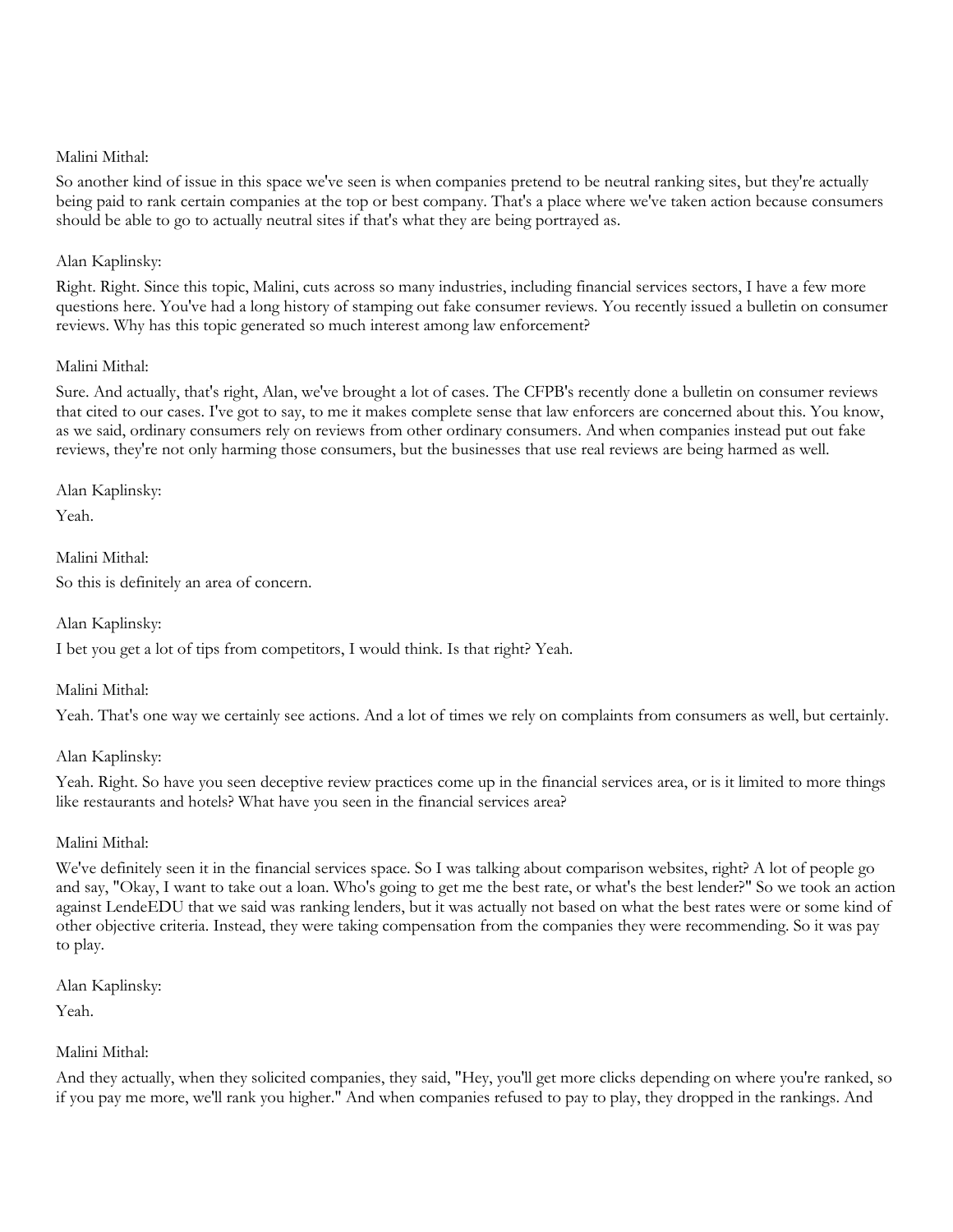there are a lot of lessons from these cases, Alan. So certainly companies shouldn't give the impression that a ranking, review, or other endorsement is objective or unbiased if it's actually based on compensation.

#### Malini Mithal:

But also, Alan, you were saying that when you go online, sometimes it's difficult to tell the difference between what's an ad versus what's news these days. You know, we're really concerned about that too. And we've actually, just to kind of mention briefly another topic, something that we refer to as dark patterns is when marketers use design practices that trick consumers into clicking on links or taking other actions they wouldn't take. So an example would be a fake news site. An example would be a neutral comparison site that is supposed to be neutral, but it's actually taking payments, it's actually pay to play. Those are examples of dark patterns and the FTC is monitoring this space closely.

#### Alan Kaplinsky:

Yeah. So then talking about dark patterns, can you give us some additional examples of dark patterns? And can you explain the term a little bit? I mean, it's sort of a mysterious name, a dark pattern?

#### Malini Mithal:

It is a mysterious name, but I think that's apt because it's for a mysterious practice. You know, dark patterns are design practices that trick or manipulate users into making choices they would not have otherwise made. And dark patterns often take advantage of consumers cognitive biases to steer their conduct or delay access to information they would need to make fully informed decisions.

## Malini Mithal:

So we've talked about news sites. We've talked about the supposedly neutral ranking sites. But another type of dark pattern is let's say a lead generator that conveys a false connection or affiliation to someone a consumer might trust. You know, an example was our Sunkey case. I don't know if you remember that one, Alan.

Alan Kaplinsky:

Yeah.

#### Malini Mithal:

But they used the site army.com and they pretended they were the Army and that they were an official recruitment site. But instead, they took consumers information and they sold it to for-profit schools. So I think that anytime a company is through its design elements creating an impression that it is something it's not, that's a type of dark pattern.

#### Alan Kaplinsky:

Right. Right, right, right. Lead generation, which you mentioned. When I think of a government agency most associated with lead generation, it's the FTC. And what has the FTC been doing recently in the area of lead generation?

#### Malini Mithal:

Lead generation absolutely continues to be an important area, Alan. So earlier this year, we announced an action against IT Media. IT Media operated websites that encouraged consumers to apply for payday loans. They got consumers to give them their sensitive financial information, including Social Security numbers, by promising that the info would be shared only with the network of trusted lenders.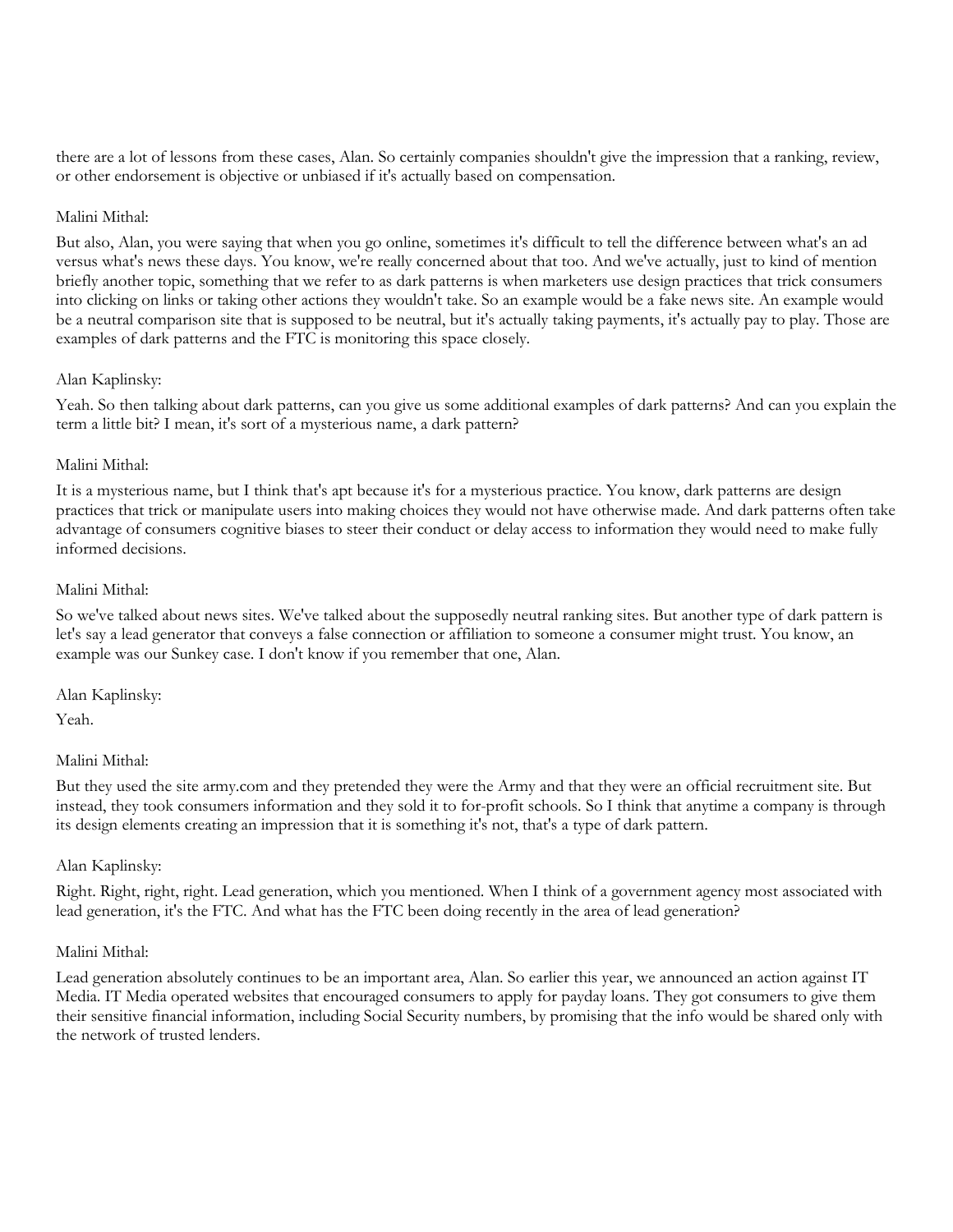But then we say that IT Media distributed the information to others, regardless of whether they were lenders. They didn't require these buyers to safeguard the data or even indicate what the data would be used for. And also, IT Media didn't mask or otherwise restrict access to the sensitive information that others were considering for purchasing purposes. So we basically said that it distributed sensitive information without regard for how it would be used.

## Malini Mithal:

And there's some important lessons here. It's really, really important to vet and monitor your buyers. Are they who they say they are? Are they using information in a way that's consistent with what consumers would expect? Have the buyers been subject to complaints or other law enforcement action? That's something we saw in IT Media, that they were selling leads to people we had sued that were not lenders. You know, also, it's important to monitor your lead buyers to make sure they're using information in a way that's consistent with consumer expectations, including through auditing.

## Alan Kaplinsky:

Right. Right, right. So let me turn to, we only have a few more areas that we have the time to cover, although I could go on with you all day, Malini, there's so much that the FTC is involved in, and that is the impact if any that the Supreme Court case in the AMG case has had. And I'm wondering, first of all, just to make sure our listeners know what that case is all about, maybe if you could briefly describe the holding and then tell us what impact has it had.

#### Malini Mithal:

Alan, absolutely. I'm sure it doesn't surprise you to hear that this has been a big topic of conversation at the FTC.

Alan Kaplinsky:

Yeah.

#### Malini Mithal:

So we're obviously talking about the Supreme Court's decision last year that money is no longer available under one part of the FTC Act that we had previously used regularly to get money back to consumers. Now, since then, you won't be surprised to hear that we have pressed Congress to amend our statute so that we can get money back under that portion of the FTC Act. But meanwhile, we've been working hard to get money back under other parts of the FTC Act. So for example, we can and have pursued monetary relief through other statutes and rules we enforce. These include ECOA. You know, I talked about the Napleton action earlier.

Alan Kaplinsky:

Right. Yeah.

## Malini Mithal:

It includes the FCRA. When I was talking about IT Media, it also violated the FCRA and we got civil penalties there. And we've brought a whole host of other actions where we can seek civil penalties.

## Alan Kaplinsky:

Statutes other than Section 5 of the FTC Act dealing with unfair or deceptive acts or practices.

## Malini Mithal:

That's right. That's right. And also, Alan, by the way, the FTC can promulgate rules. And many of these rules allow us to get civil penalties and money back to consumers. So for example, the Telemarketing Sales Rule lists a whole host of deceptive and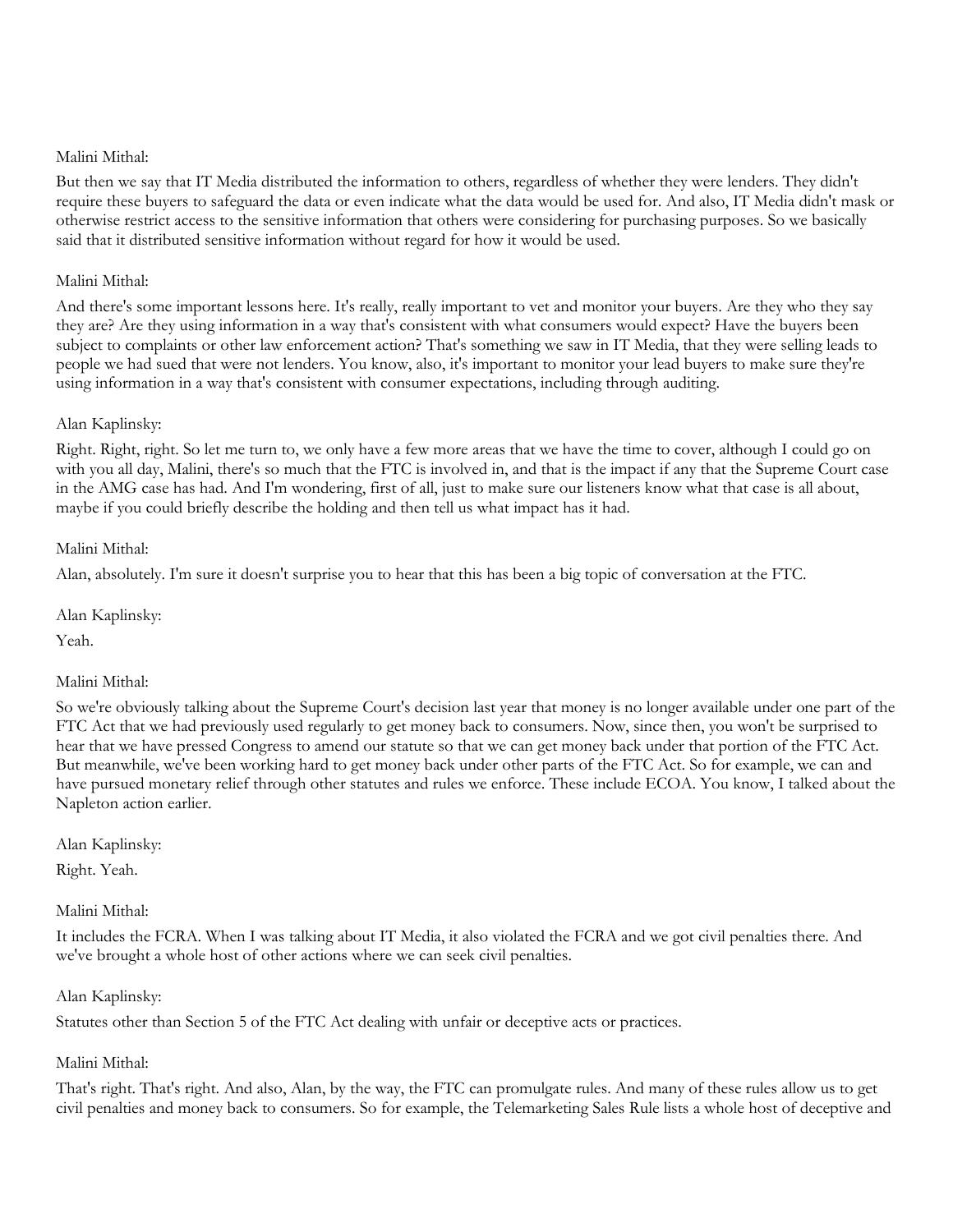unfair practices and those we can get civil penalties for violations. That's actually what happened in Saint James, the for-profit schools case I was talking about. So we can also file actions administratively, and then we can file what's called a Section 19 action in district court to get money back to consumers.

## Alan Kaplinsky:

That's after the administrative processes run its course?

## Malini Mithal:

That's exactly right, Alan. That's exactly right. And then also, we can do things like notices of civil penalty offenses that you and I talked about extensively. So if we put a company on notice and that it engages in the same conduct, then we can seek civil penalties.

#### Alan Kaplinsky:

Right. Right. So I guess you've maybe had to jump through some hoops that you didn't formally have to jump through, but then that result has pretty much been the same. And I guess, although you didn't mention it, maybe this is a good time to mention it, you often partner, don't you, with the CFPB or state attorneys general and they clearly have restitution rights and you can piggyback on that, right?

#### Malini Mithal:

So we certainly leverage partnerships to do what we can to get money back for consumers. And we are getting great results for consumers. But we are still urging Congress to make changes here also because it is a huge tool that was in our arsenal that we used to protect consumers that we would like back.

## Alan Kaplinsky:

Yeah. Sure. Let me ask you one other question, what I've referred several times, as have you, to the new chair of the FTC, Lina Khan. And I'm wondering, you've been at the FTC a long period of time through many different chairs, different leadership, and wondering has there been any material changes that you've noticed and can comment on?

## Malini Mithal:

So sure. You know, you can expect Chair Khan to taking somewhat of a different approach when looking at problems and identifying harm. So something she has said is that she wants to take a holistic approach when she's looking at harms and not only to individual consumers, but to independent businesses and workers. So we talked about small business financing. You know, another area that Chair Khan has been focused on is the gig economy, that I know we don't have time for today, but maybe that'll be the topic of a future podcast.

Alan Kaplinsky:

Yeah. Yeah.

#### Malini Mithal:

You know, another thing, Alan, that you specifically referenced as she's been focused on power asymmetries and harm directed at marginalized communities. So that's why much of our discussion today was focused on topics like fair lending. She also wants to make sure that we're taking swift action, which means being especially attentive to next generation technologies and practices. And I think our work on dark patterns is a good illustration on this point. You know, we had a workshop on dark patterns last year and you can definitely expect to see more from us on that front. And so these are just some of the things that you can expect under Chair Khan.